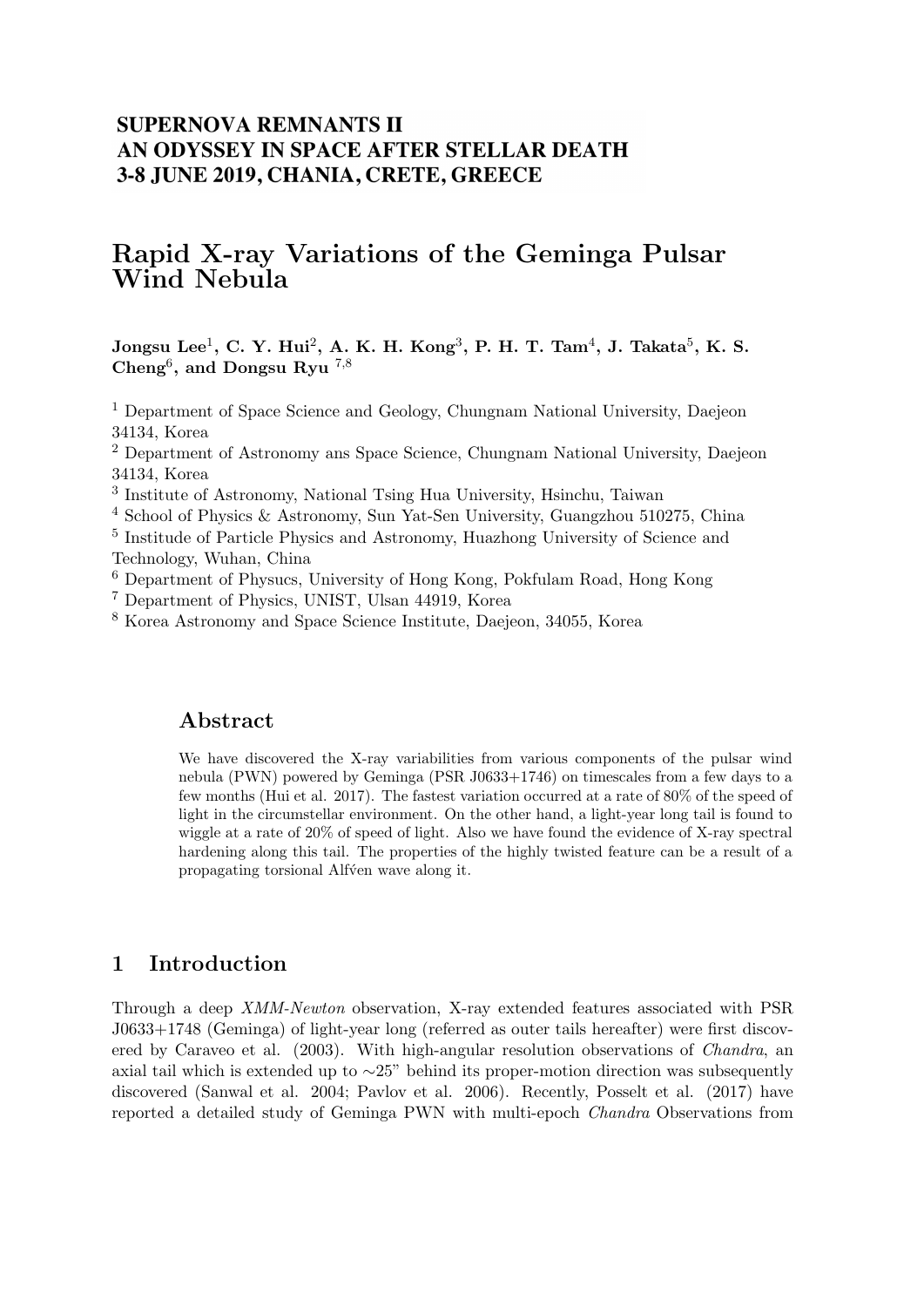2012 November to 2013 September. While their study has confirmed the variability of the axial tail, neither the spectral and morphological variabilities of the other PWN components have been examined. To have a more detailed investigation on the X-ray variabilities of this interesting system, Hui et al. (2017) have carried out painstaking searches with the same set of multi-epoch Chandra data used by Posselt et al. (2017). In the proceeding, we would like to give a highlight of these results.

#### 2 Variability analysis of various PWN components

In the image with all data merged, we have found the axial tail has a length of  $\sim$ 42" behind the proper-motion direction of Geminga. We have discovered the spectral and morphological variation of this tail from the observationd in 2013 August/September. We found that its variabilities took place on a timescales as short as few days (cf. Figures 5 and 7 in Hui et al. 2017).

On the other hand, we have confirmed the existence of a variable diffuse component in the circumstellar environment from the observations on 2013 August 25, 2013 August 30, 2013 September 16, 2013 September 20 (see the left panel in Figure 1). The feature appeared as a southeastern protrusion which connects Geminga and its southern outer tail. There is an apparent variation in its length of  $\sim$ 2.5" within 5 days (Left panel in Figure 1). At a distance of 250 pc, this corresponds to a change in its physical size of ∼9.4×10<sup>15</sup> cm. Such results implies that such variability occurred at a rate of  $\sim 0.8c$  which c is the speed of light.

For the outer tails, we suggest that these features can be the jets launched from the pulsar which are significantly bent by the ram pressure. By comparing the images obtained from the observations in 2012 November-December (referred as Epoch 3 in Hui et al. 2017) and that obtained from 2013 August-September (referred as Epochs 7+8 in Hui et al. 2017), we found that the southern outer tail shows significant wiggling (see right panel in Figure 1). . The maximum deviation of the feature in these two frames are found to be ∼0.5'. This corresponds to a physical length of  $\sim 10^{17}$  cm at distance of 250 pc. This implies that such variation occurred at a rate of  $\sim 0.2c$ . Moreover, we have found evidence for spectral hardening of the southern outer tail from 2013 January to August (see Table 3 in Hui et al. 2017). We further pinpointed that the spectral hardening occurred at the rear end of the tail (see Figures 1 and 14 in Hui et al. 2017).

All theses results can be interpreted in the context of a model that consists of a torus around the pulsar with jets (i.e. outer tails and the southeastern protrusion) launched along the spin axis. On the other hand, the axial tail can be interpreted as a synchrontron nebula resulting from the postshock flow. The morphological and spectral variability of the southern outer tail can be a result of torsional Af´ven waves. For a better understanding of the physical processes involved in the variabilities, a detailed MHD modeling is encouraged.